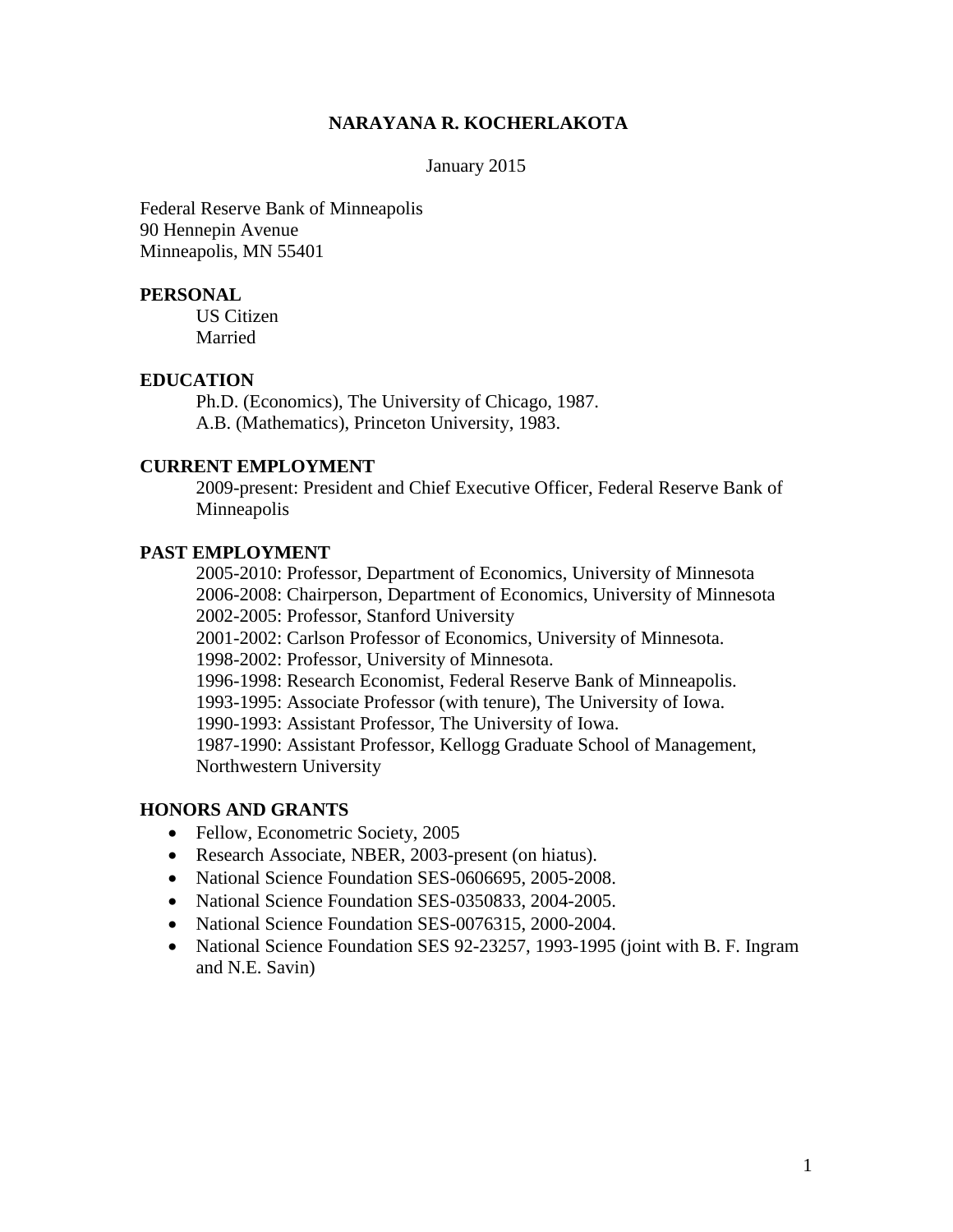## **SPECIAL LECTURES**

- Presidential Address, Midwest Economics Association, Evanston, IL, 2012.
- Plenary Lecture, Latin American and Caribbean Economic Association Meetings, 2008.
- Plenary Lecture, North American Summer Meetings of the Econometric Society, 2008.
- $\bullet$  6<sup>th</sup> Toulouse Lectures in Economics, Toulouse School of Economics, 2008.
- State-of-the-Art Lecture, Canadian Economics Association Meetings, 2006.
- *Economic Journal* Lecture, Royal Economic Society Meetings, 2006.
- Invited Lecture, World Congress of the Econometric Society, 2005.
- Plenary Speaker, Society for Economic Dynamics, July 2004.

## **BOOKS**

• [The New Dynamic Public Finance,](http://www.jstor.org/stable/j.ctt7s9rn) 2010, Princeton University Press

# **REFEREED JOURNAL ARTICLES**

*For all co-authored articles, the ordering of authors' names is alphabetical.* 

- 1. ["Nonseparable Preferences and Optimal Social Security Systems,](doi:10.1016/j.jet.2010.01.012)" *Journal of Economic Theory* 145 (2010), 2055-2077, joint with B. Grochulski.
- 2. ["On the Robustness of Laissez-Faire,](http://dx.doi.org/10.1016/j.jet.2008.09.004)" *Journal of Economic Theory* 144 (2009), 2372-2387, joint with C. Phelan.
- 3. ["Asset Pricing Implications of Pareto Optimality with Private Information,](http://dx.doi.org/10.1086/599761)" *Journal of Political Economy* 117 (2009), 555-590, joint with L. Pistaferri.
- 4. ["Injecting Rational Bubbles,](http://dx.doi.org/10.1016/j.jet.2006.07.010)" *Journal of Economic Theory* 142 (2008), 218-232.
- 5. ["Forbearance and Prompt Corrective Action,](http://dx.doi.org/10.1111/j.1538-4616.2007.00059.x)" *Journal of Money, Credit, and Banking* 39 (2007), 1107-29*,* joint with I. Shim.
- 6. ["Household Heterogeneity and Real Exchange Rates,](http://dx.doi.org/10.1111/j.1468-0297.2007.02032.x)" *Economic Journal* 117 (2007), C1-C25, joint with L. Pistaferri (2006 *Economic Journal* Lecture).
- 7. ["Finite Memory and Imperfect Monitoring,](http://dx.doi.org/10.1016/j.geb.2004.07.001)" *Games and Economic Behavior* 53 (2005), 59-72, joint with H. Cole.
- 8. ["Zero Expected Wealth Taxes: A Mirrlees Approach to Dynamic Optimal](http://dx.doi.org/10.1111/j.1468-0262.2005.00630.x)  [Taxation,](http://dx.doi.org/10.1111/j.1468-0262.2005.00630.x)" *Econometrica* 73 (2005), 1587-1621.
- 9. ["Optimal Monetary Policy: What We Know and What We Don't Know,](http://minneapolisfed.org/research/QR/QR2912.pdf)" *International Economic Review* 46 (2005), 715-729 (reprinted in *Federal Reserve Bank of Minneapolis Quarterly Review* 29 (2005), 10-19).
- 10. ["Figuring Out the Impact of Hidden Savings on Optimal Unemployment](http://dx.doi.org/10.1016/j.red.2004.01.003)  [Insurance,](http://dx.doi.org/10.1016/j.red.2004.01.003)" *Review of Economic Dynamics* 7 (2004), 541-554.
- 11. ["On the Irrelevance of Government Debt When Taxes are Distortionary,](http://dx.doi.org/10.1016/j.jmoneco.2002.12.001)" *Journal of Monetary Economics* 51 (2004), 299-304, joint with M. Bassetto.
- 12. ["Optimal Indirect and Capital Taxation,](http://links.jstor.org/sici?sici=0034-6527%28200307%2970%3A3%3C569%3AOIACT%3E2.0.CO%3B2-2)" *Review of Economic Studies* 70 (2003), 569-87, joint with M. Golosov and A. Tsyvinski.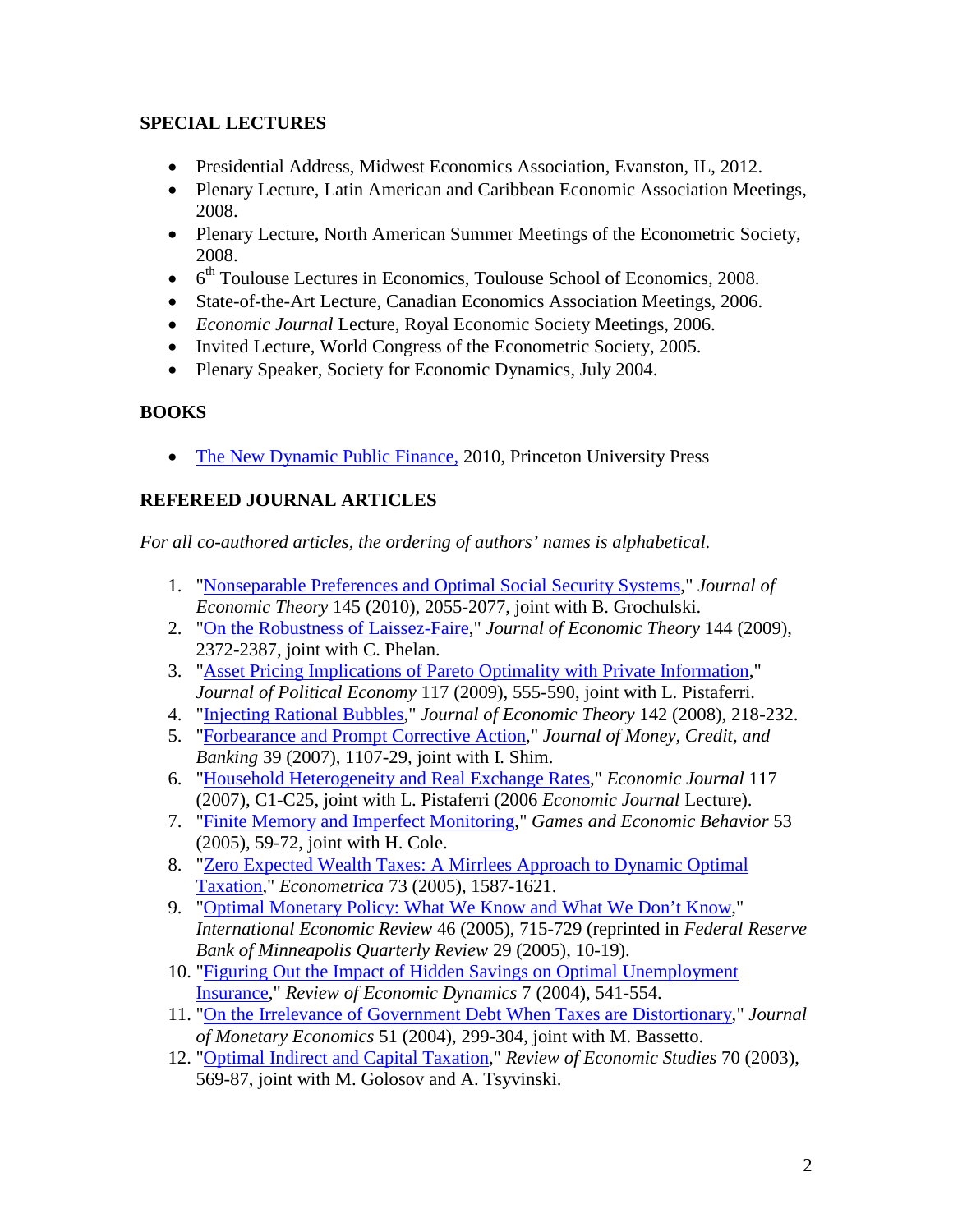- 13. ["Societal Benefits of Illiquid Bonds,](http://dx.doi.org/10.1016/S0022-0531(03)00029-2)" *Journal of Economic Theory* 108 (2003), 179-193.
- 14. ["The Two-Money Theorem,](http://dx.doi.org/10.1111/1468-2354.t01-1-00017)" *International Economic Review* 43 (2002), 333-46.
- 15. ["Dynamic Games with Hidden Actions and Hidden States,](http://dx.doi.org/10.1006/jeth.2000.2695)" *Journal of Economic Theory* 98 (2001), 114-26*,* joint with H. Cole*.*
- 16. ["Risky Collateral and Deposit Insurance,](http://www.bepress.com/bejm/advances/vol1/iss1/art2/)" *Advances in Macroeconomics* 1 (2001), Article 2.
- 17. ["Efficient Allocations with Hidden Income and Hidden Storage,](http://links.jstor.org/sici?sici=0034-6527%28200107%2968%3A3%3C523%3AEAWHIA%3E2.0.CO%3B2-U)" *Review of Economic Studies* 68 (2001), 523-42, joint with H. Cole*.*
- 18. ["A Signaling Model of Multiple Monies,](http://dx.doi.org/10.1006/redy.1998.0038)" *Review of Economic Dynamics* 2 (1999)*,* 231-44, joint with T. Krueger.
- 19. ["Money is Memory,](http://dx.doi.org/10.1006/jeth.1997.2357)" *Journal of Economic Theory* 81 (1998), 232-251.
- 20. ["Incomplete Record-Keeping and Optimal Payment Arrangements,](http://dx.doi.org/10.1006/jeth.1998.2396)" *Journal of Economic Theory* 81 (1998)*,* 272-289, joint with N. Wallace.
- 21. ["The Effects of Moral Hazard on Asset Prices when Financial Markets are](http://dx.doi.org/10.1016/S0304-3932(97)00066-4)  [Complete,](http://dx.doi.org/10.1016/S0304-3932(97)00066-4)" *Journal of Monetary Economics* 41 (1998), 39-56.
- 22. ["Using Theory for Measurement: Measuring the Cyclical Behavior of Home](http://dx.doi.org/10.1016/S0304-3932(97)00058-5)  [Production,"](http://dx.doi.org/10.1016/S0304-3932(97)00058-5) *Journal of Monetary Economics* 40 (1997), 435-456, joint with B. F. Ingram and N. E. Savin.
- 23. ["Testing the Consumption CAPM with Heavy-Tailed Pricing Errors,](http://www.journals.cup.org/bin/bladerunner?REQUNIQ=1040429525&REQSESS=2905624&118200REQEVENT=&REQINT1=51800&REQAUTH=0)" *Macroeconomic Dynamics* 1 (1997), 551-567.
- 24. ["Is there Endogenous Long Run Growth? Evidence from the United States and](http://links.jstor.org/sici?sici=0022-2879(199705)29:2%3c235:ITELGE%3e2.0.CO;2-1)  [the United Kingdom,](http://links.jstor.org/sici?sici=0022-2879(199705)29:2%3c235:ITELGE%3e2.0.CO;2-1)" *Journal of Money, Credit, and Banking* 29 (1997), 235- 262, joint with K. Yi.
- 25. ["Implications of Efficient Risk Sharing without Commitment,](http://links.jstor.org/sici?sici=0034-6527%28199610%2963%3A4%3C595%3AIOERSW%3E2.0.CO%3B2-W%0d%0a)" *Review of Economic Studies* 63 (1996), 595-610.
- 26. ["Reconsideration-Proofness: A Refinement for Infinite Horizon Time](http://dx.doi.org/10.1006/game.1996.0058)  [Inconsistency,"](http://dx.doi.org/10.1006/game.1996.0058) *Games and Economic Behavior* 15 (1996), 33-54.
- 27. ["Consumption, Commitment and Cycles,](http://dx.doi.org/10.1016/0304-3932(96)01258-5)" *Journal of Monetary Economics* 37 (1996), 461-474.
- 28. ["The Equity Premium: It's Still A Puzzle,](http://links.jstor.org/sici?sici=0022-0515(199603)34:1%3c42:TEPISA%3e2.0.CO;2-X)" *Journal of Economic Literature* 34 (1996), 42-71.
- 29. ["A Simple Time Series Test of Endogenous vs. Exogenous Growth Models: An](http://links.jstor.org/sici?sici=0034-6535%28199602%2978%3A1%3C126%3AASTSTO%3E2.0.CO%3B2-9)  [Application to the United States,](http://links.jstor.org/sici?sici=0034-6535%28199602%2978%3A1%3C126%3AASTSTO%3E2.0.CO%3B2-9)" *Review of Economics and Statistics* 78 (1996), 126-134, joint with K. Yi.
- 30. ["Can Convergence Regressions Distinguish Between Exogenous and Endogenous](http://dx.doi.org/10.1016/0165-1765(95)00671-2)  [Growth Models?"](http://dx.doi.org/10.1016/0165-1765(95)00671-2) *Economic Letters* 49 (1995), 211-216, joint with K. Yi.
- 31. ["Explaining Business Cycles: A Multiple Shock Approach,](http://dx.doi.org/10.1016/0304-3932(94)90026-4)" *Journal of Monetary Economics* 34 (1994), 415-428, joint with B. F. Ingram and N. E. Savin.
- 32. ["Bubbles and Constraints on Debt Accumulation,](http://dx.doi.org/10.1016/S0022-0531(05)80052-3)" *Journal of Economic Theory*  57 (1992), 245-56.
- 33. ["The Variability of Velocity in Cash-in-Advance Models,](http://links.jstor.org/sici?sici=0022-3808%28199104%2999%3A2%3C358%3ATVOVIC%3E2.0.CO%3B2-V%0d%0a)" *Journal of Political Economy* 99 (1991), 358-384, joint with R. Hodrick and D. Lucas.
- 34. ["On Tests of Representative Consumer Asset Pricing Models,](http://dx.doi.org/10.1016/0304-3932(90)90024-X)" *Journal of Monetary Economics* 26 (1990), 285-304.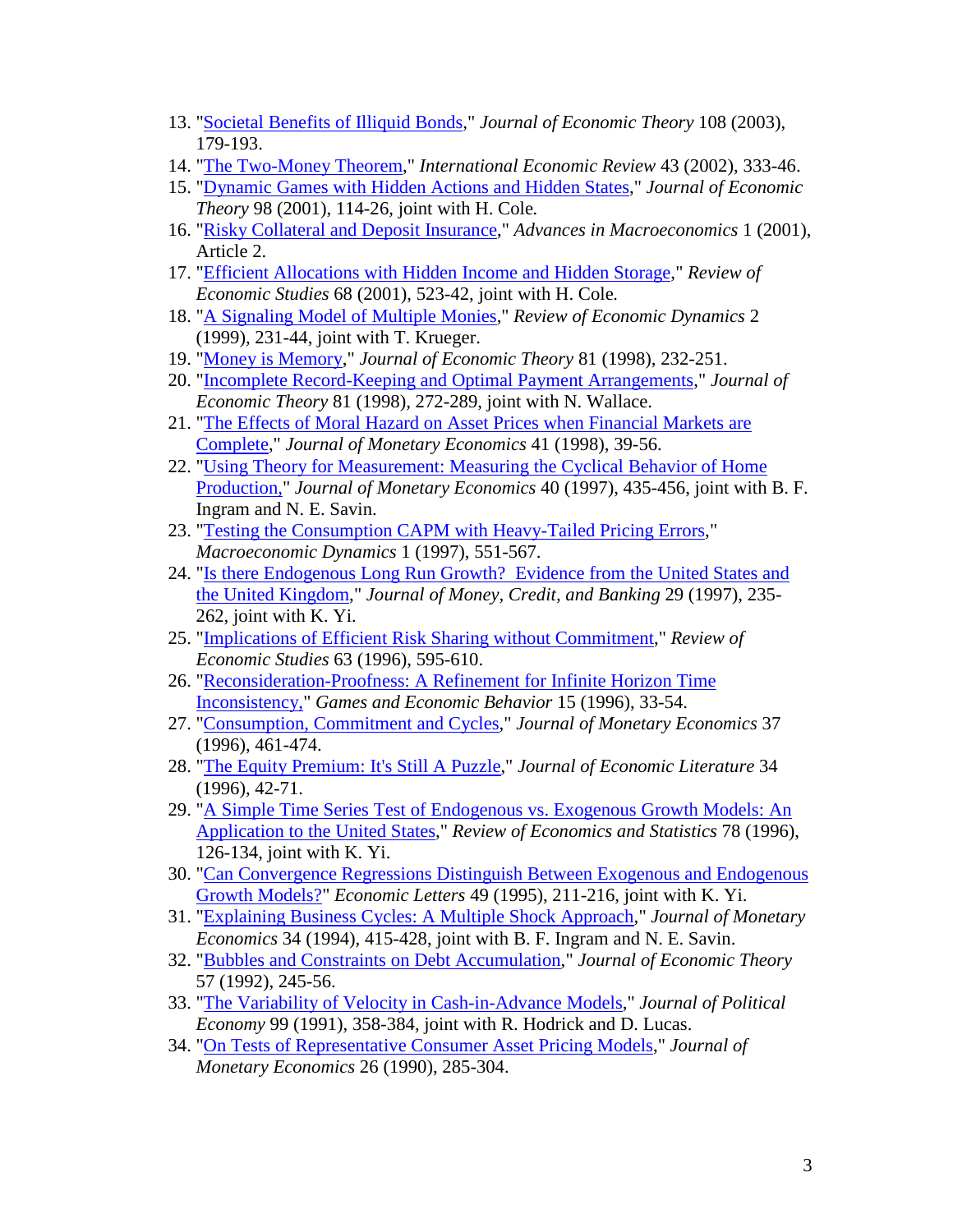- 35. ["Disentangling the Coefficient of Relative Risk Aversion from the Elasticity of](http://links.jstor.org/sici?sici=0022-1082%28199003%2945%3A1%3C175%3ADTCORR%3E2.0.CO%3B2-G%0d%0a)  [Intertemporal Substitution: An Irrelevance Result,](http://links.jstor.org/sici?sici=0022-1082%28199003%2945%3A1%3C175%3ADTCORR%3E2.0.CO%3B2-G%0d%0a)" *The Journal of Finance* 55 (1990), 175-190 (nominated for best paper in journal, 1990).
- 36. ["On the 'Discount' Factor in Growth Economies,](http://dx.doi.org/10.1016/0304-3932(90)90043-4)" *Journal of Monetary Economics*  25 (1990), 43-47.

# **OTHER ARTICLES**

- 1. ["Discussion of 'Quantifying the Lasting Harm of the Financial Crisis to the US](http://www.minneapolisfed.org/news_events/pres/kocherlakota_discussion_April12_2014.pdf)  [Economy,' by Robert Hall"](http://www.minneapolisfed.org/news_events/pres/kocherlakota_discussion_April12_2014.pdf) forthcoming, NBER Macro Annual.
- 2. ["Internal Debt Crises and Sovereign Default,](http://www.sciencedirect.com/science/article/pii/S0304393214000464)" *Journal of Monetary Economics* 68 (2014), S68-S80, joint with C. Arellano.
- 3. ["Central Bank Independence and Sovereign Default,](http://www.banque-france.fr/fileadmin/user_upload/banque_de_france/publications/Revue_de_la_stabilite_financiere/2012/rsf-avril-2012/FSR16-article-14.pdf)" in *Banque de France Financial Stability Review* 16 (2012).
- 4. ["Taxing Risk and the Optimal Regulation of Financial Institutions,](https://www.minneapolisfed.org/research/economic-policy-papers/taxing-risk-and-the-optimal-regulation-of-financial-institutions)" *Economic Policy Paper,* Federal Reserve Bank of Minneapolis (2010).
- 5. ["Modern Macroeconomic Models as Tools for Policy,](http://www.minneapolisfed.org/pubs/region/10-05/2009_mplsfed_annualreport_essay.pdf)" 2009 Annual Report, Federal Reserve Bank of Minneapolis (2010).
- 6. ["Inequality and Real Exchange Rates,](http://www.stanford.edu/~pista/Kocherlakota-Pistaferri-Double.pdf)" *Journal of European Economic Association* 6 (2008), 597-608, joint with L. Pistaferri.
- 7. ["Monetary and Fiscal Policy: An Overview,](http://dx.doi.org/doi:10.1057/9780230226203.1122)" 2nd Edition of *New Palgrave Dictionary of Economics*, 2008.
- 8. ["Model Fit and Model Selection,](http://research.stlouisfed.org/publications/review/07/07/Kocherlakota.pdf)" July-August 2007, *Federal Reserve Bank of St. Louis Review,* 349-360.
- 9. ["Advances in Dynamic Optimal Taxation,](http://cco.cambridge.org/uid=15732/extract?id=ccol0521871522_CCOL0521871522A007)" *Advances in Economics and Econometrics: Theory and Applications, Ninth World Congress, Volume I*, 269- 299.
- 10. ["Wedges and Taxes,](http://links.jstor.org/sici?sici=0002-8282%28200405%2994%3A2%3C109%3AWAT%3E2.0.CO%3B2-Q)" *American Economic Review Papers and Proceedings* 2004, 109-113.
- 11. ["Money: What's the Question and Why Should We Care About the Answer?](http://links.jstor.org/sici?sici=0002-8282%28200205%2992%3A2%3C58%3AMWTQAW%3E2.0.CO%3B2-G)" *American Economic Review Papers and Proceedings* 2002, 58-61*.*
- 12. ["Looking for Evidence of Time-Inconsistent Preferences in Asset Market Data,](http://www.minneapolisfed.org/research/qr/qr2532.pdf)" Summer 2001, *Federal Reserve Bank of Minneapolis Quarterly Review*, 13-24.
- 13. ["Creating Business Cycles Through Credit Constraints,](http://www.minneapolisfed.org/research/qr/qr2431.pdf)" Summer 2000, *Federal Reserve Bank of Minneapolis Quarterly Review,* 2-10.
- 14. ["Explaining the Fiscal Theory of the Price Level,](http://www.minneapolisfed.org/research/qr/qr2342.pdf)" Fall 1999, *Federal Reserve Bank of Minneapolis Quarterly Review,* 14-23, joint with C. Phelan.
- 15. ["The Technological Role of Fiat Money,](http://www.minneapolisfed.org/research/qr/qr2231.pdf)" *Federal Reserve Bank of Minneapolis Quarterly Review*, Summer 1998, 2-10 (based on "Money is Memory").
- 16. ["Zero Nominal Interest Rates: Why They're Good and How to Get Them,](http://www.minneapolisfed.org/research/qr/qr2221.pdf)" Spring 1998, *Federal Reserve Bank of Minneapolis Quarterly Review*, Spring 1998, 2-10, joint with H. Cole.
- 17. ["Why Should Older People Invest Less in Stocks than Younger People??](http://www.minneapolisfed.org/research/qr/qr2032.pdf)", *Federal Reserve Bank of Minneapolis Quarterly Review*, Summer 1996, 11-23, joint with R. Jagannathan.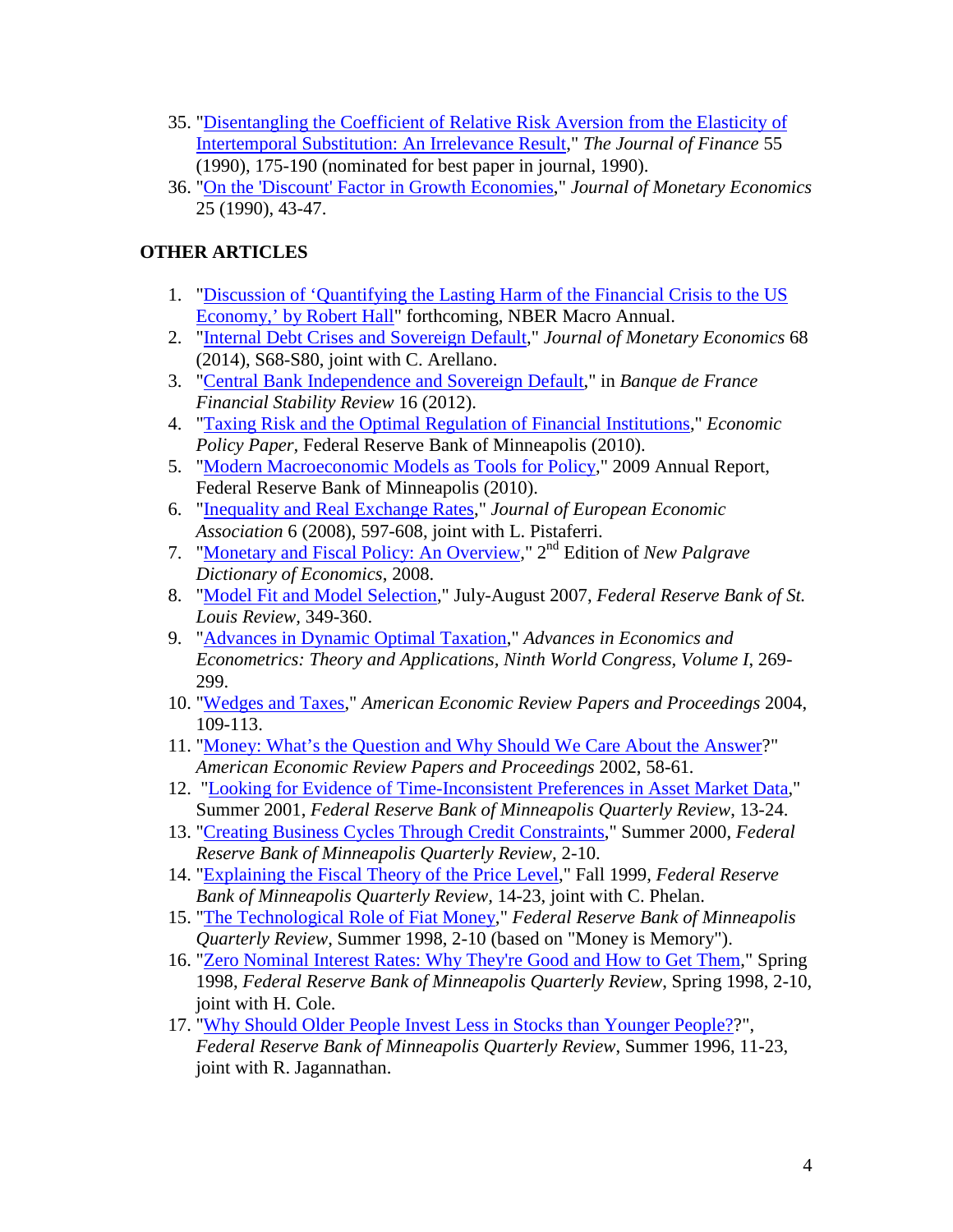### **WORK IN PROGRESS**

- "Rules versus Discretion: A Reconsideration," 2015. o [Slides](https://www.minneapolisfed.org/news-and-events/presidents-speeches/rules-versus-discretion-a-reconsideration)
- ["Market-Based Probabilities: A Tool for Policymakers,](https://www.minneapolisfed.org/banking/mpd/resources/papers/market-based-probabilities-a-tool-for-policymakers)" 2014, joint with Feldman, Heinecke, Schulhofer-Wohl and Tallarini. o [Related video presentation](https://www.minneapolisfed.org/news-and-events/presidents-speeches/optimal-outlooks)
- ["Impact of a Land Price Fall when Labor Markets are Incomplete,](https://www.minneapolisfed.org/about/president/research-papers/impact-of-a-land-price-fall-when-labor-markets-are-incomplete)" 2013.

# **PH. D. ADVISEES**

*I was the primary advisor for the following students.* 

- Stanford: Ilhyock Shim, Winnie Choi
- Minnesota: Miguel Cardoso-Lecourtois, Guilherme Carmona, Kenichi Fukushima, Ioanna Grypari, Nick Guo, Katya Kartashova, Cyril Monnet, Daniel Samano, Adam Slawski, Aleh Tsyvinski, Hakki Yazici, Pinar Yesin, Rui Zhao
- Iowa: Kenneth Beauchemin, Young-sik Kim, Ayhan Kose, Jiang Li

# **PROFESSIONAL ACTIVITIES**

### *Committees*

- Nomination Committee, Econometric Society, 2006.
- Committee on Honors and Awards, American Economic Association, 2006-2009.

## *Conferences*

- Program Committee member, North American Summer Meetings of the Econometric Society, 1999, 2004, 2006, 2007.
- Conference Co-Organizer, Conference in Honor of Neil Wallace, State College, PA, March 2006.
- Program Committee member, World Congress of the Econometric Society, August 2005.
- Conference Co-Organizer, Models of Monetary Economies II: The Next Generation, Federal Reserve Bank of Minneapolis, May 2004.
- Program Committee member, North American Winter Meetings of the Econometric Society, 2004.
- Program Committee member, American Economic Association meetings, January 2004.
- Co-organizer, Society for Economic Dynamics conference, June 2002
- Co-organizer, Minnesota Workshop in Macroeconomic Theory, August 2000